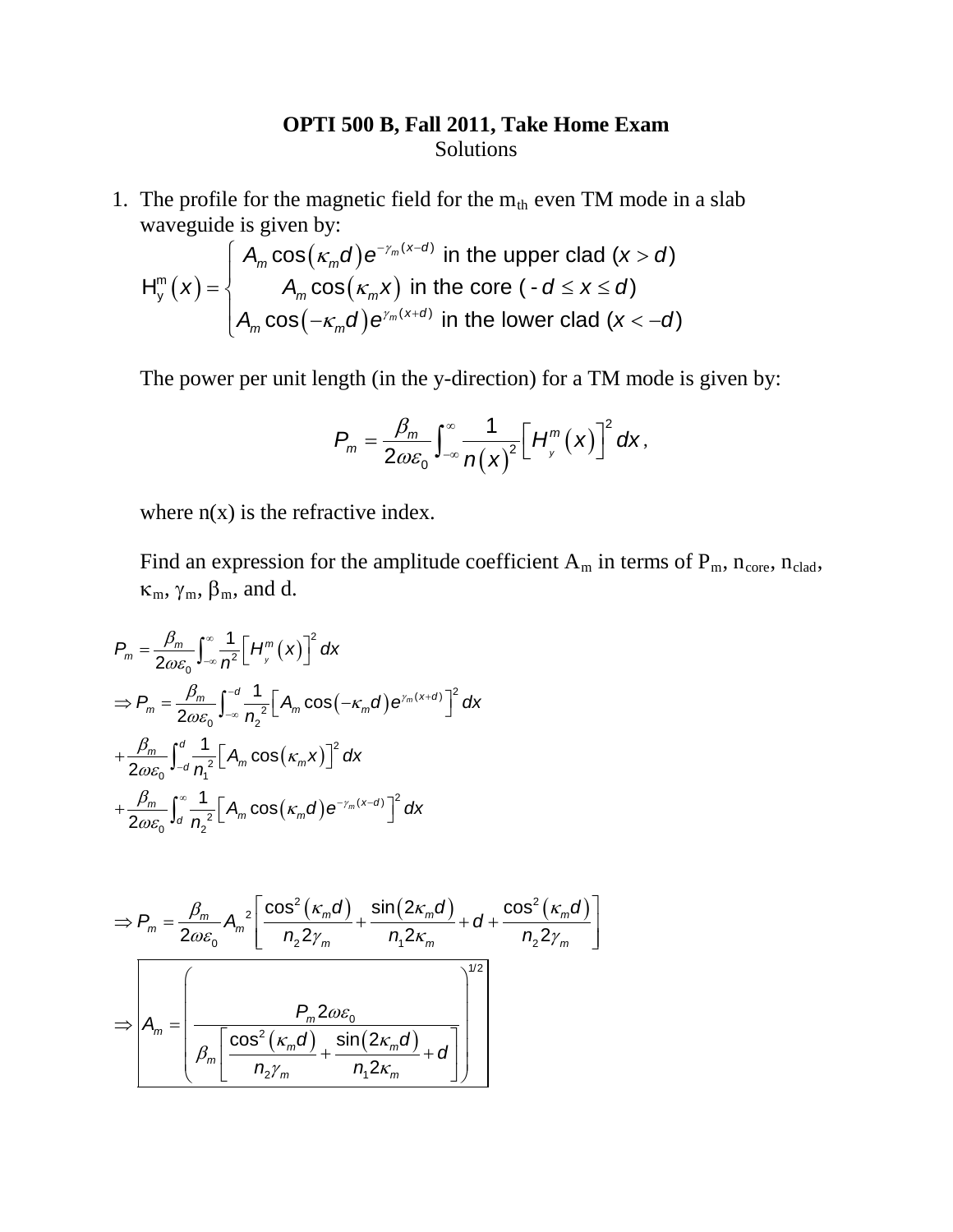2. Calculate the cut-off (minimum) wavelength for single mode operation for a fiber that has a core with a diameter of 7 micron and a refractive index of 1.458, and a cladding of refractive index 1.452.

$$
V = \frac{2\pi}{\lambda_0} a \sqrt{(n_{\text{core}})^2 - (n_{\text{clad}})^2}
$$
  
cut-off when V=2.405  $\Rightarrow \lambda_0^{\text{min}} = \frac{2\pi}{2.404} a \sqrt{(n_{\text{core}})^2 - (n_{\text{clad}})^2}$   
 $\Rightarrow \lambda_0^{\text{min}} = \frac{2\pi}{2.404} (3.5 \mu m) \sqrt{(1.458)^2 - (1.452)^2} = 1.208 \mu m$ 

3. Sketch the profile for an  $HE_{22}$  optical fiber mode indicating the magnitude and direction for both the electric and magnetic fields.

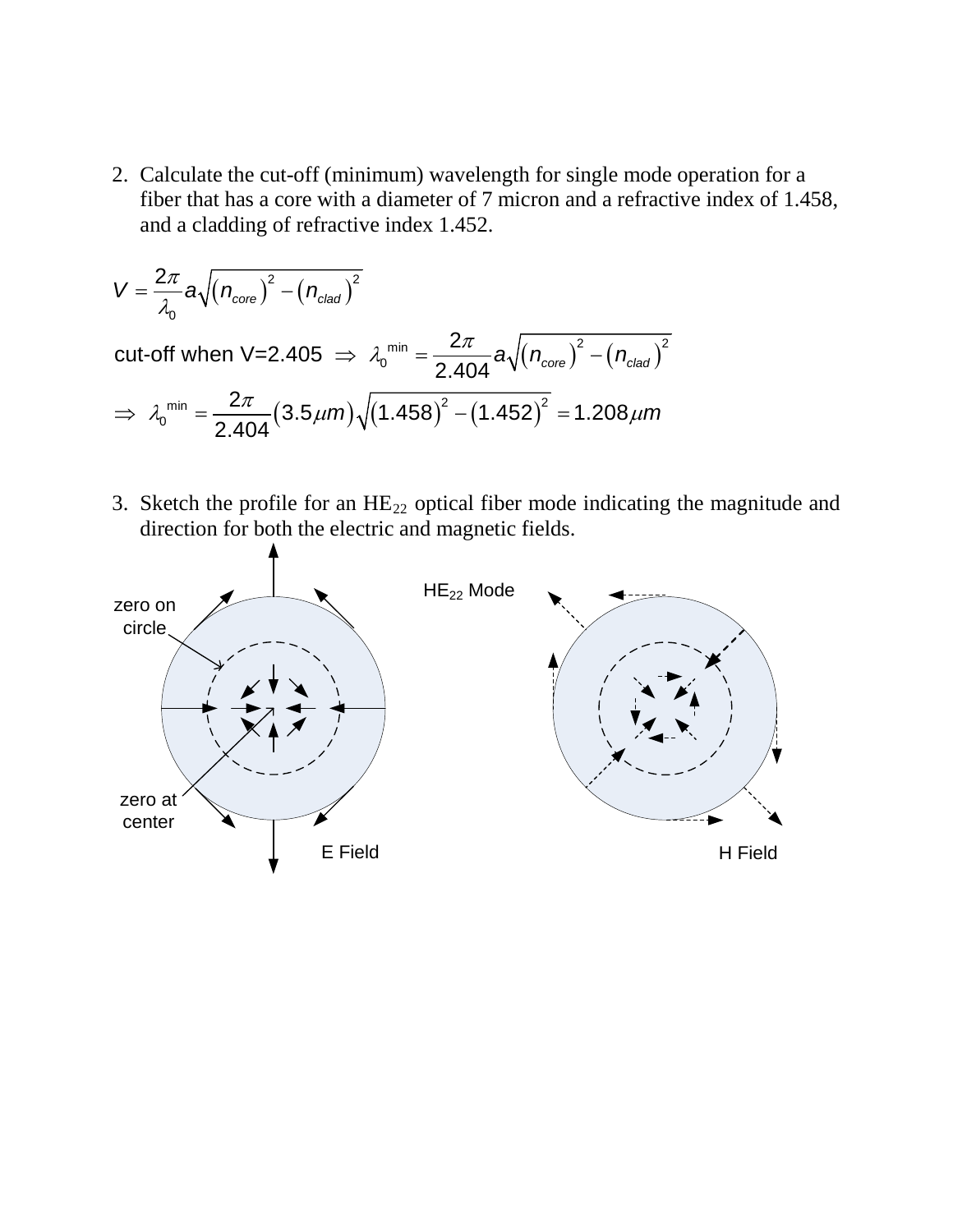4. Use the result from problem 3 to sketch the profile for an  $LP_{12}$  optical fiber mode indicating the magnitude and direction for both the electric and magnetic fields.



to the  $HE_{22}$  mode to get